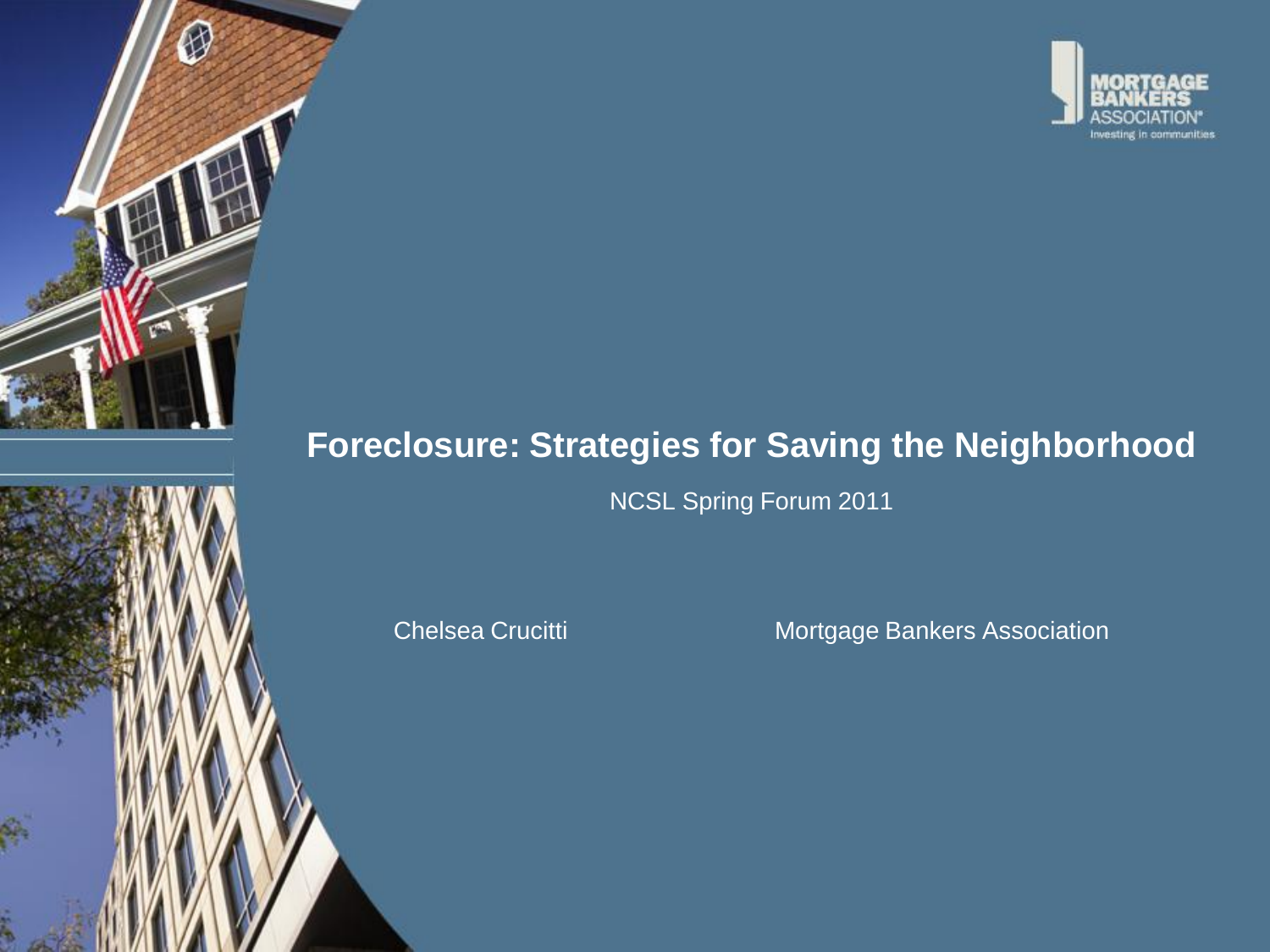### **What Does a Residential Mortgage Servicer Do?**

- Collects monthly mortgage payments from borrowers
- Remits principal and interest to the investors in those loans
- Pays property tax and hazard insurance bills from escrow funds collected from borrowers in their monthly mortgage payments
- Performs collection, loss mitigation and foreclosure activity with respect to delinquent borrowers
- The servicer is guided and controlled by the servicing agreement, which set outs requirements for servicing performing and nonperforming loans
- Fannie Mae, Freddie Mac, Ginnie Mae, and the Federal Housing Administration (FHA) servicing guidelines direct the servicer's collection and loss mitigation activities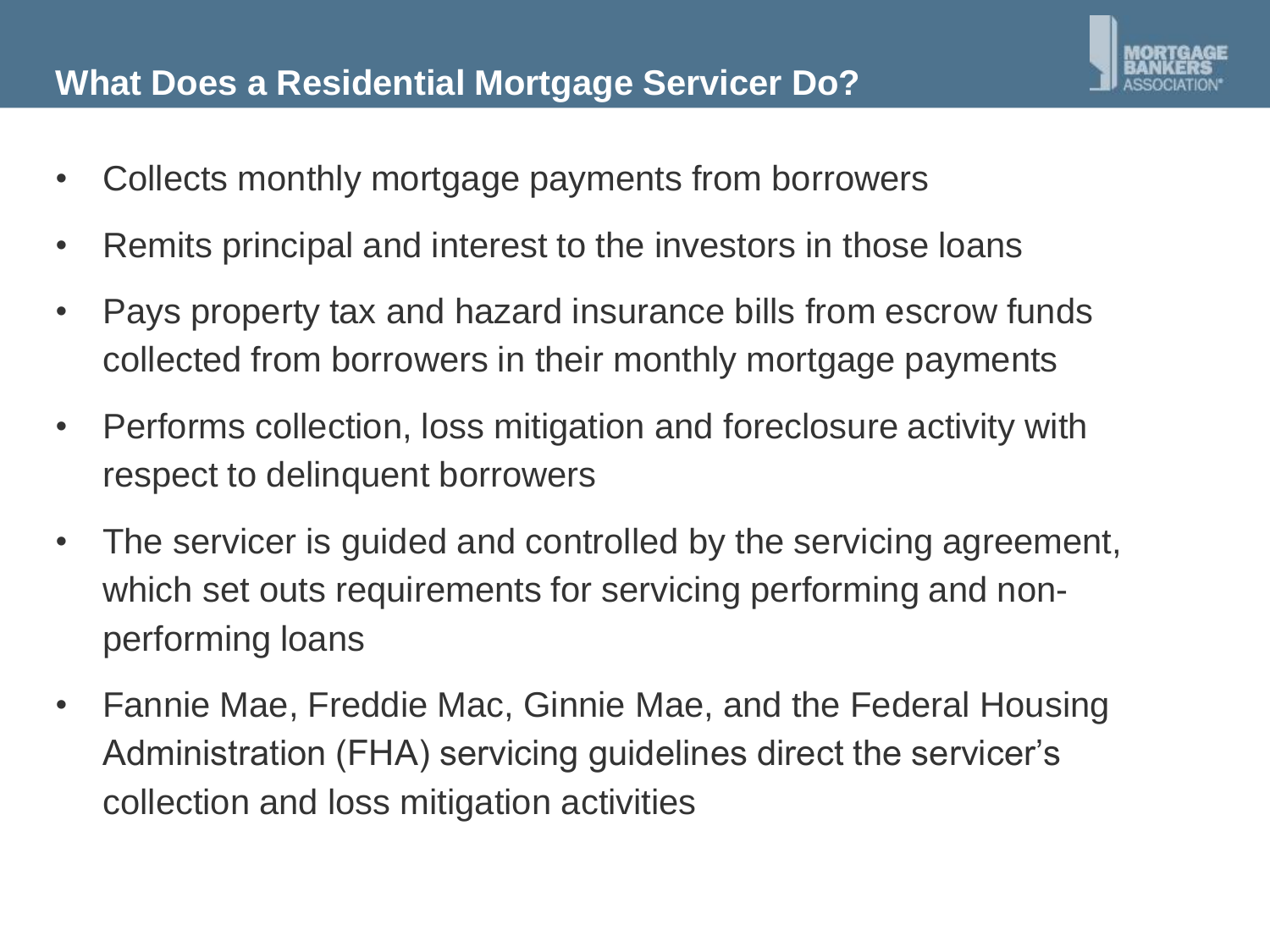## **How Loan Servicers Can Help**



# Loan servicers exhaust all home retention options:

- Starting the month of a missed payment
- Continue all the way to title transfer
- Efforts include, but not limited to, outbound calls and solicitations to educate borrower on foreclosure alternatives

# Modification options:

- Extend term
- Lower interest rate
- Principal set aside
- Forbearance

# Graceful exit options:

- Short sales
- Deeds in lieu
- Extend terms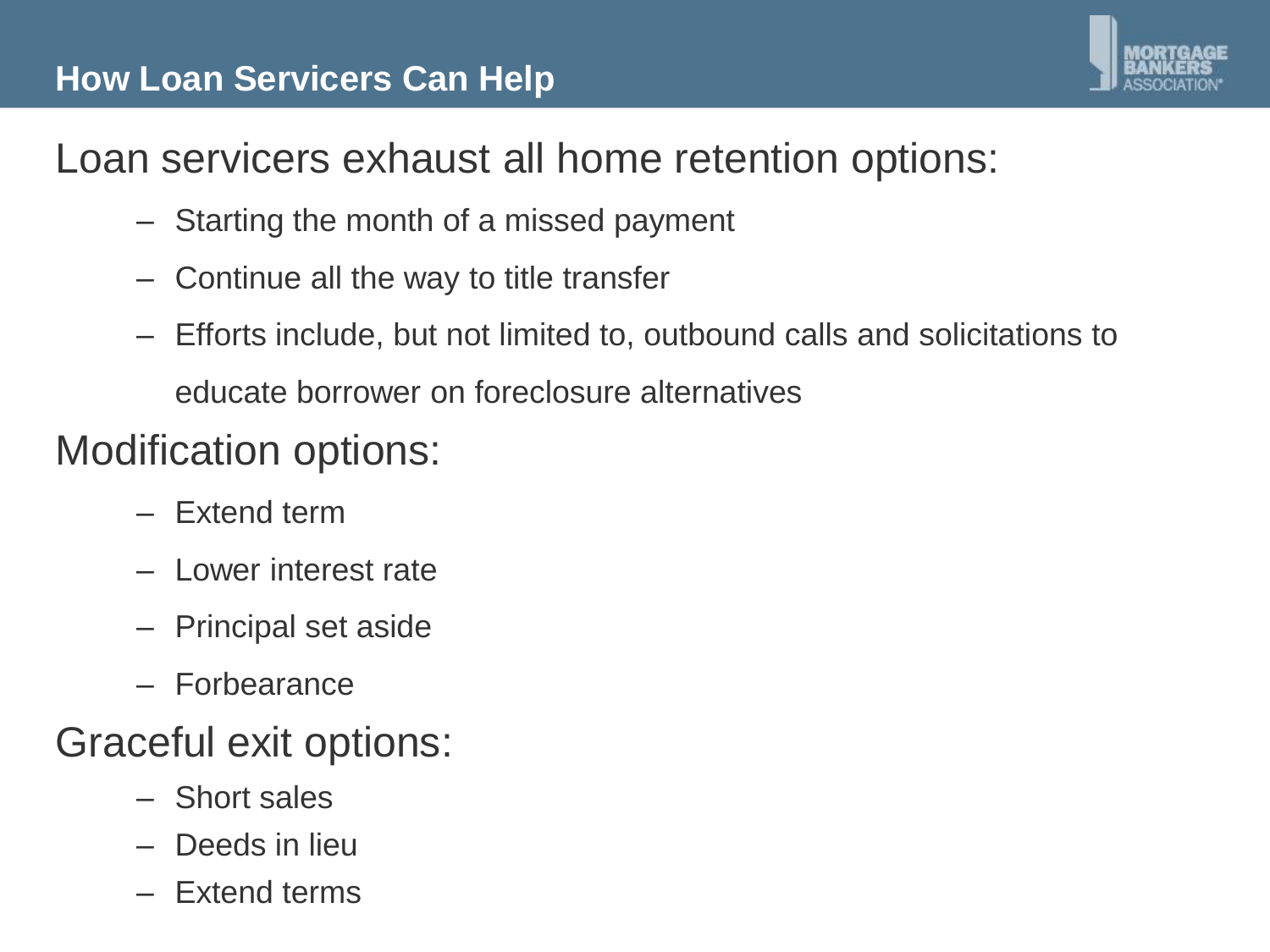### **State Legislative Environment**

### **Servicing Standards Legislation**

- Eight bills have been introduced in seven states: AZ, MT NV, OH, OR, SC, TX

#### - Legislation addresses/requires:

- Good faith and fair dealing
- Single point of contact
- Fees disclosures
- Perform loss mitigation whenever possible
- Registration of servicers Oregon, Vermont

**Dual Tracking :** When the foreclosure process runs parallel with the loan modification process

-Legislation:

-California SB 1275: requires a servicer to evaluate a borrower's loan modification application and give the borrower an answer before launching into the foreclosure process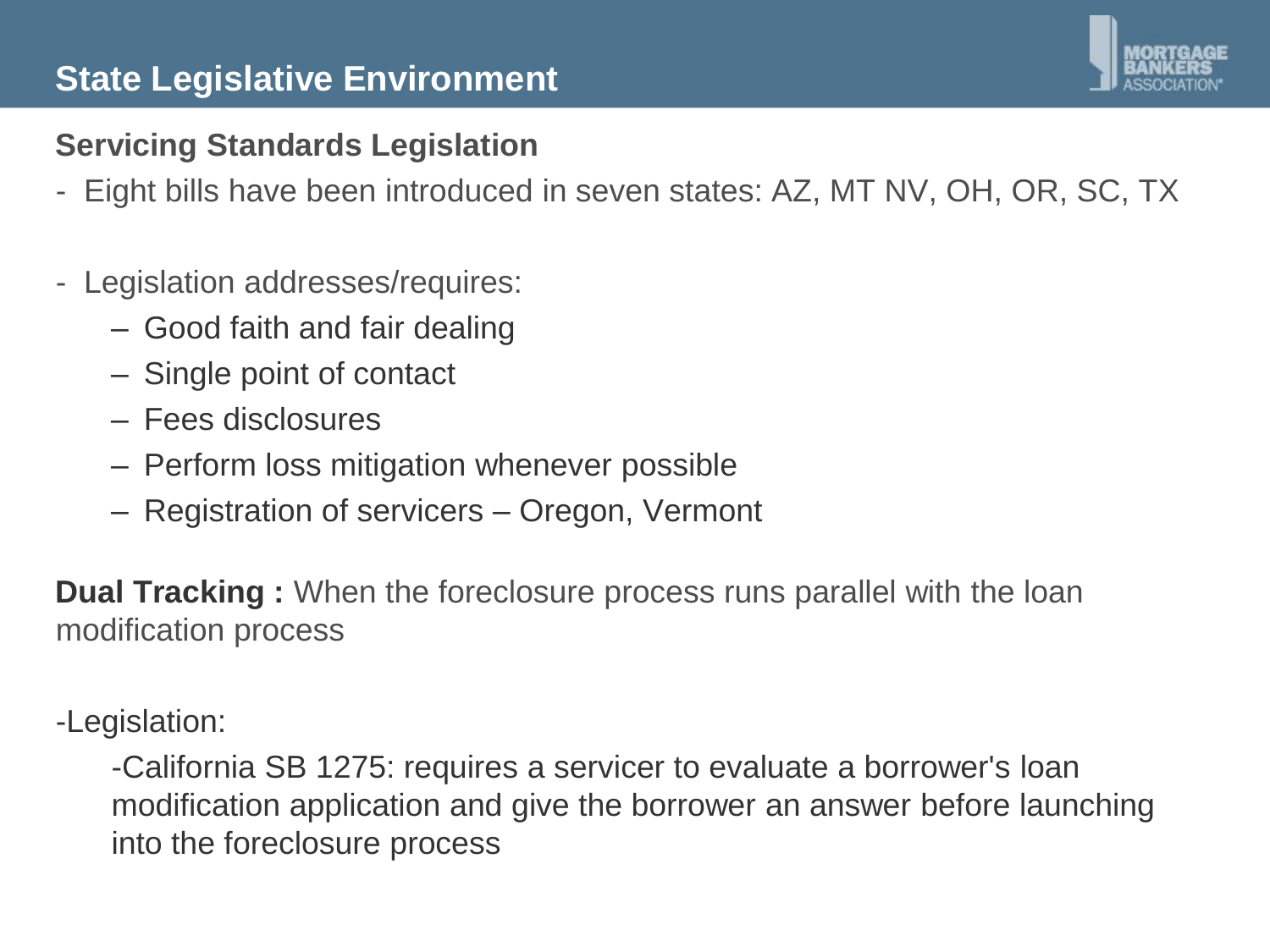

### **Foreclosure Documentation Standards**

- Eighteen bills have been introduced in 12 states: AZ, CT, GA, HI, MD, ME, MN, NY, OR, RI, VA, WA
- Legislation Examples:
	- Arizona HB 2383: requires a servicer to ensure that all foreclosure documents filed or recorded are accurate, verified or acknowledged by an individual with personal knowledge of the information contained in the documents.
	- Connecticut HB 6223 requires proof that the mortgagee is the rightful owner of the note at the first mediation session.
	- Delaware HB 57: requires an affidavit of loss mitigation prior to a plaintiff seeking the entry of judgment in a foreclosure action.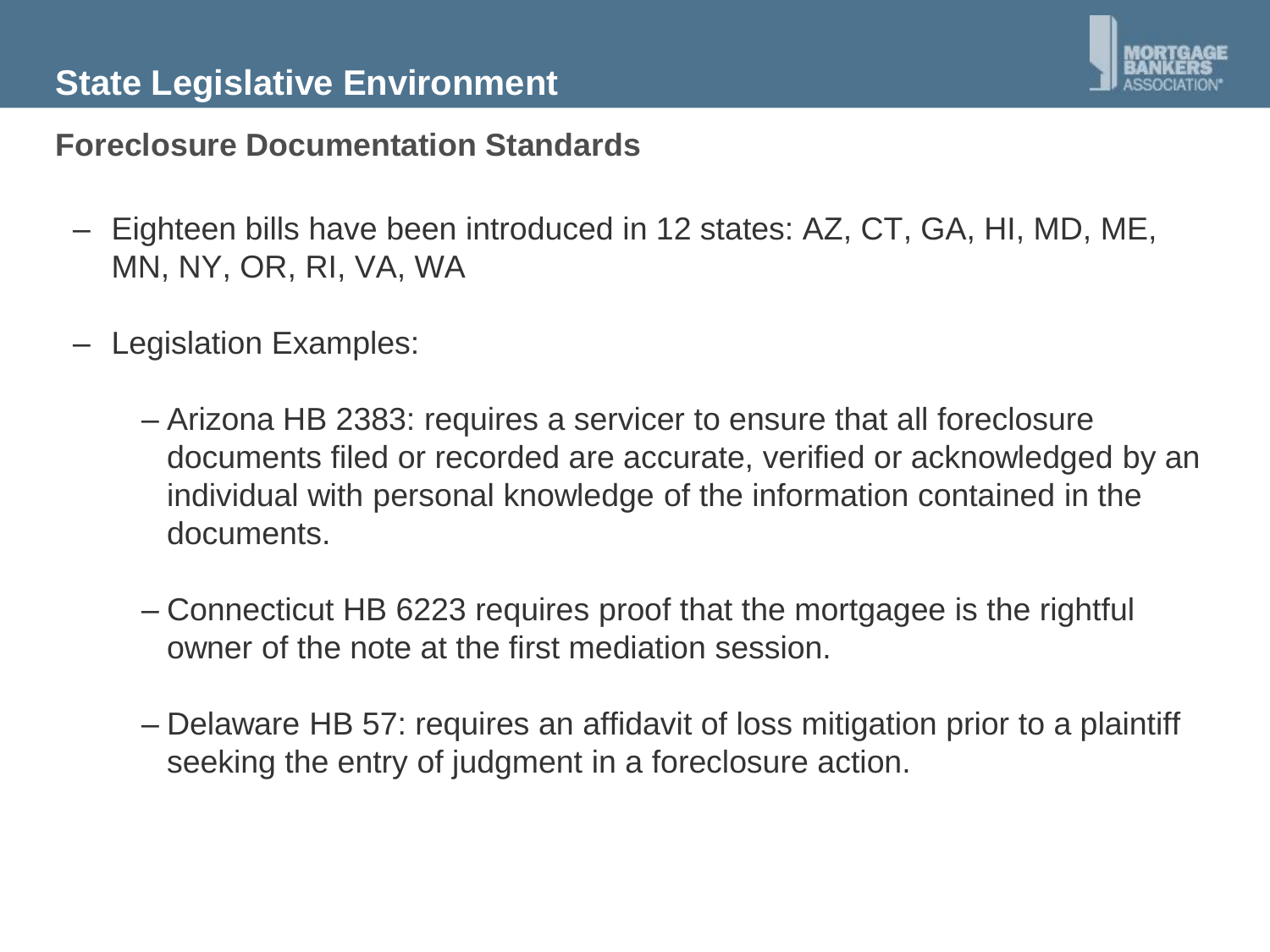## **Judicial Foreclosure**



|                                                                                                                                                                                                                                                                                                   |                                                                                                                         |                                                                                                            |                                                                                                                                                              | 480-700 Days                                                                            |                                                                                                                                                                                                |                                                                                                                      |                                                                                                                                                                      |
|---------------------------------------------------------------------------------------------------------------------------------------------------------------------------------------------------------------------------------------------------------------------------------------------------|-------------------------------------------------------------------------------------------------------------------------|------------------------------------------------------------------------------------------------------------|--------------------------------------------------------------------------------------------------------------------------------------------------------------|-----------------------------------------------------------------------------------------|------------------------------------------------------------------------------------------------------------------------------------------------------------------------------------------------|----------------------------------------------------------------------------------------------------------------------|----------------------------------------------------------------------------------------------------------------------------------------------------------------------|
|                                                                                                                                                                                                                                                                                                   |                                                                                                                         |                                                                                                            | 180-400 Days                                                                                                                                                 |                                                                                         |                                                                                                                                                                                                |                                                                                                                      |                                                                                                                                                                      |
| PRE-FORECLOSURE<br>1-180 Days                                                                                                                                                                                                                                                                     |                                                                                                                         | IN-FORECLOSURE<br>180-220 Days                                                                             |                                                                                                                                                              |                                                                                         |                                                                                                                                                                                                | POST-FORECLOSURE<br>180+ Days                                                                                        |                                                                                                                                                                      |
| <b>Customer</b><br>Outreach                                                                                                                                                                                                                                                                       | Date of<br><b>Default</b>                                                                                               | Initiate<br>Foreclosure<br><b>Process</b>                                                                  | Filing                                                                                                                                                       | Court<br>Approval                                                                       | <b>Transfer</b><br>Date                                                                                                                                                                        | Eviction                                                                                                             | <b>REO</b><br>Marketing<br>and Sale                                                                                                                                  |
| <b>Beginning within</b><br>a month of a<br>missed payment<br>and all the way<br>to title transfer,<br>a mortgage loan<br>servicer exhausts<br>all home retention<br>options, including<br>outbound calls<br>and solicitations<br>to educate the<br>customer on<br>alternatives to<br>foreclosure. | <br>Date the borrower<br>is considered to<br>have defaulted<br>under the<br>mortgage<br>contract due to<br>non-payment. | Date the<br>borrower's<br>mortgage case<br>is referred to<br>a foreclosure<br>attorney by the<br>servicer. | <br>Date the servicer<br>or its attorney<br>files a complaint<br>(lawsuit) against<br>the borrower to<br>seek foreclosure<br>as a remedy for<br>non-payment. | <br>Date court<br>decides to alow<br>the property to<br>be sold through<br>foreclosure. | <br>Date the<br>foreclosure sale<br>is completed by<br>transferring title<br>to the property<br>from the borrower<br>to the servicer<br>or other highest<br>bidder at the<br>foreclosure sale. | <br>Date the borrower<br>is evicted from<br>the property if<br>they do not leave<br>voluntarily before<br>this time. | <br>Date the<br>repossessed<br>property (real<br>estate owned-<br>REO) begins to be<br>marketed for sale<br>and the date the<br>property is sold<br>by the servicer. |
|                                                                                                                                                                                                                                                                                                   |                                                                                                                         | <b>Customer Outreach/Homeownership</b><br><b>Preservation Efforts Continue</b><br><b>Borrower In Home</b>  |                                                                                                                                                              |                                                                                         |                                                                                                                                                                                                |                                                                                                                      |                                                                                                                                                                      |
|                                                                                                                                                                                                                                                                                                   |                                                                                                                         |                                                                                                            |                                                                                                                                                              |                                                                                         |                                                                                                                                                                                                | Day counts represent national average.                                                                               |                                                                                                                                                                      |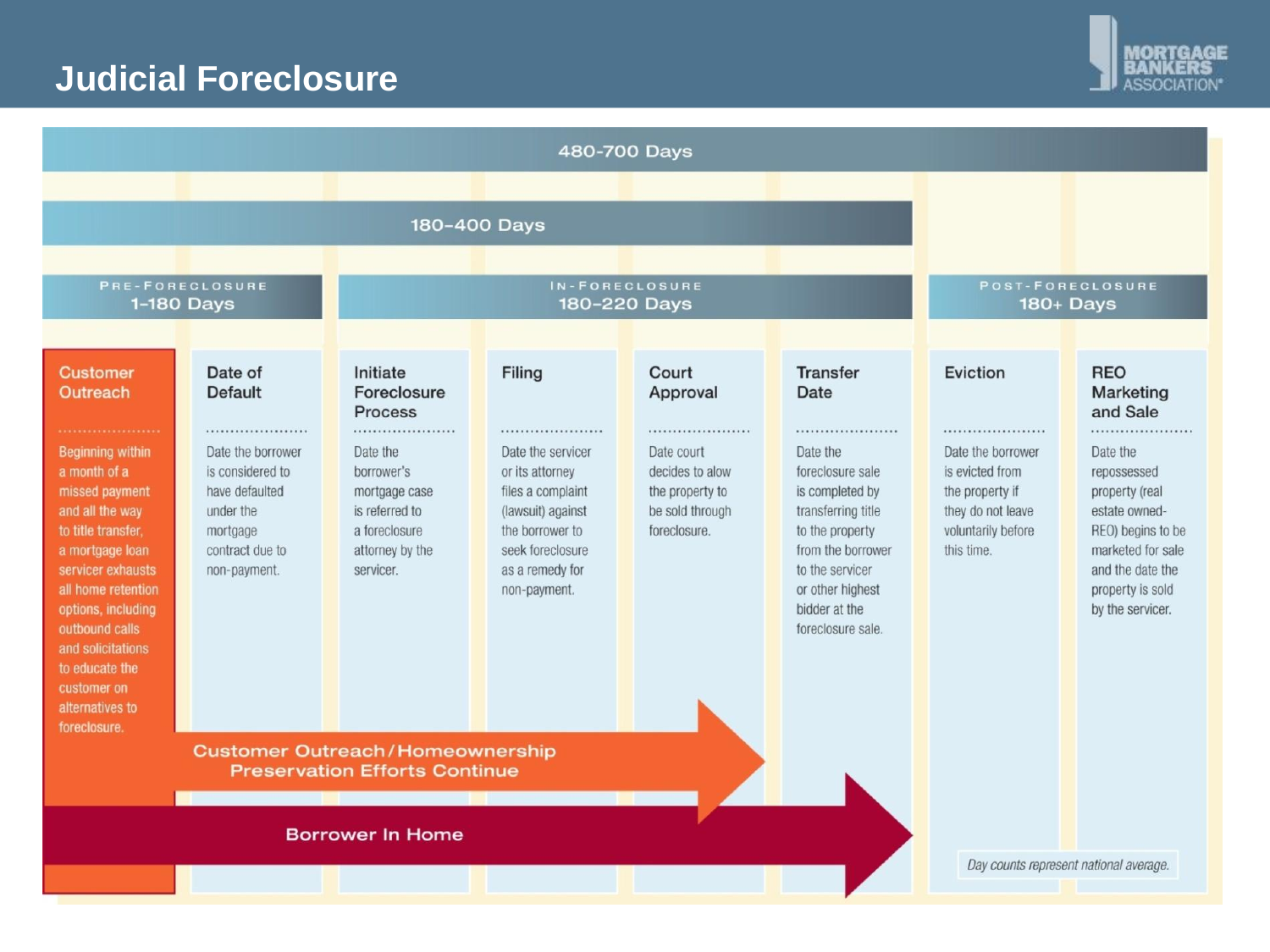

Goal: to move vacant/abandoned properties quickly into the hands of new owners who will care for the property's upkeep.

Shortening the foreclosure timeline for abandoned properties is an effective tool to prevent blight, crime, and safety hazards associated with vacant homes

Colorado HB 1249:

- Effective from August 2010 until August 2013
- Shortens the time to foreclosure sale from 110-125 days to 45-60 days
- Court may order an expedited sale if clear and convincing evidence proves the property is abandoned and no appearance is made to oppose the motion
- Affidavit affirming that the property is vacant must accompany the motion for expedited foreclosure sale
- Documentary evidence and/or pictures of the conditions must be attached to the affidavit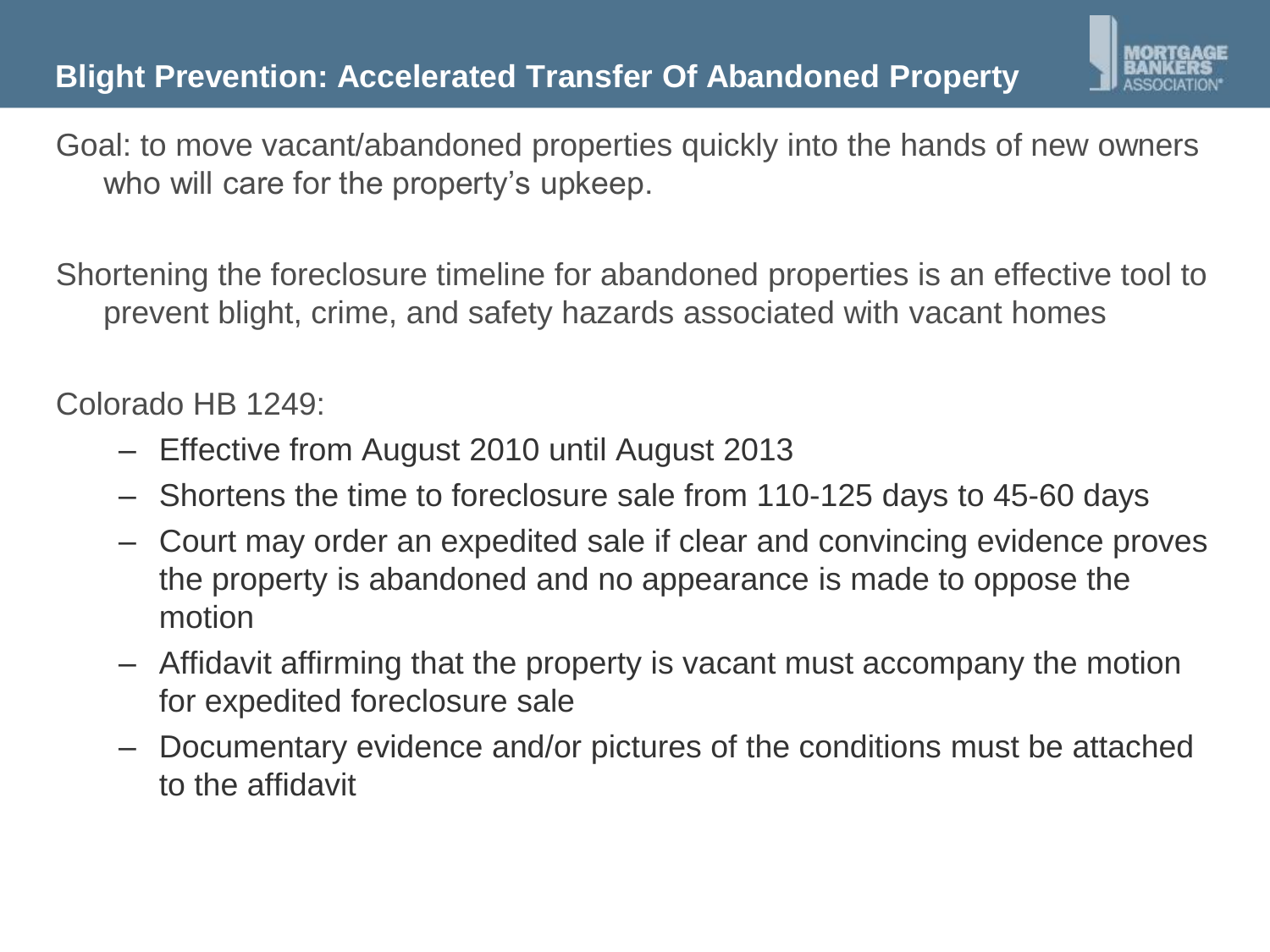

- Task force of key MBA members to examine and issue recommendations for the future of residential mortgage servicing
- The white paper provides information on what a servicer does; how a servicer is compensated; and the perspectives of consumers, regulators, and the legal community